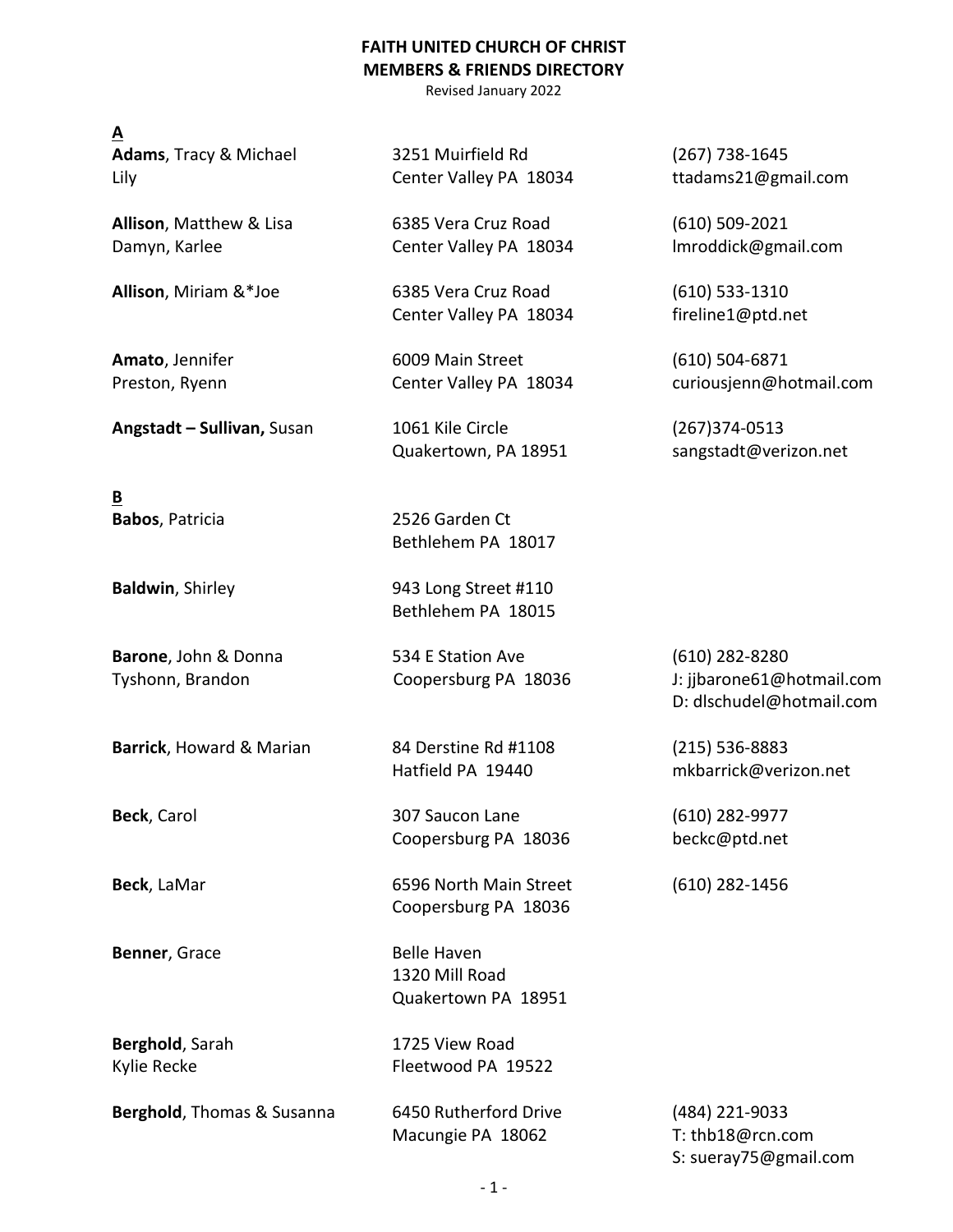| Biery, Wayne & Debra<br>Dalton, Olivia                     | 5865 Main Street<br>Center Valley PA 18034        | $(610) 554 - 2120$<br>basketdebi@aol.com                                                |
|------------------------------------------------------------|---------------------------------------------------|-----------------------------------------------------------------------------------------|
| Bittenbender, Amy & J<br>Brooke, Bryce                     | 325 Greenhedge Dr.<br>Lancaster PA 17603          | altalboo@yahoo.com                                                                      |
| <b>Bixel, Meryl Jr</b>                                     | 233 Erie Avenue<br>Quakertown PA 18951            | $(215) 536 - 6143$                                                                      |
| Bley, Thomas & Patricia                                    | 3951 East Hopewell Road<br>Center Valley PA 18034 | (610) 791-0594                                                                          |
| <b>Bold, Cheryl</b>                                        | 1720 Sun Gazer Dr<br>Rockledge FL 32955-6321      | $(321)$ 258-3639<br>boldcheryl@icloud.com                                               |
| Bouc, Carol &*Neil<br>Adam                                 | 2851 Dogwood Drive<br>Coopersburg PA 18036        | Boucatdogwood@aol.com                                                                   |
| Breisch, Anna                                              | 4802 Aberdene Street<br>Center Valley PA 18034    | (610) 797-3329                                                                          |
| Bross, Brian                                               | 7346 Steinsburg Road<br>Coopersburg PA 18036      | (484) 223-5171<br>bsquared100@verizon.net                                               |
| Butz, Joyce                                                | 555 Margaret Street<br>Allentown PA 18103-6817    | $(610)$ 797-4071                                                                        |
| $\underline{\mathsf{C}}$<br>Cambiotti, Jean                | 2138 Johnston Avenue<br>Bethlehem PA 18015        | $(610) 691 - 1384$                                                                      |
| Campbell, Robert Sr. & Monica<br>Brittney, Zackery, Trevor | 4486 Fairway Court<br>Center Valley PA 18034      | $(610)$ 351-1517<br>MCamp0624@rcn.com                                                   |
| Castetter, Charles &*Nicole<br>Jessica                     | 3114 Taylor Dr<br>Center Valley PA 18034          | (610) 798-7247                                                                          |
| Castetter, Delores                                         | 1000 Fourth St Apt 308<br>Whitehall PA 18052      | (610) 791-3942                                                                          |
| Christman, Scott & Louise<br>Ross, Tyler                   | 3314 Flint Hill Road<br>Coopersburg PA 18036      | S: (610) 428-1182<br>L: (610) 216-0547<br>S: scottwc@ptd.net<br>L: alouisec2@icloud.com |
| Clark, Gail &*Robert                                       | 6250 Walnut Lane<br>Center Valley PA 18034        | $(610)$ 509-3597<br>bgclark@ptd.net                                                     |
| Conners, Leah                                              | 1909 Alamingo Dr<br>Quakertown PA 18951           |                                                                                         |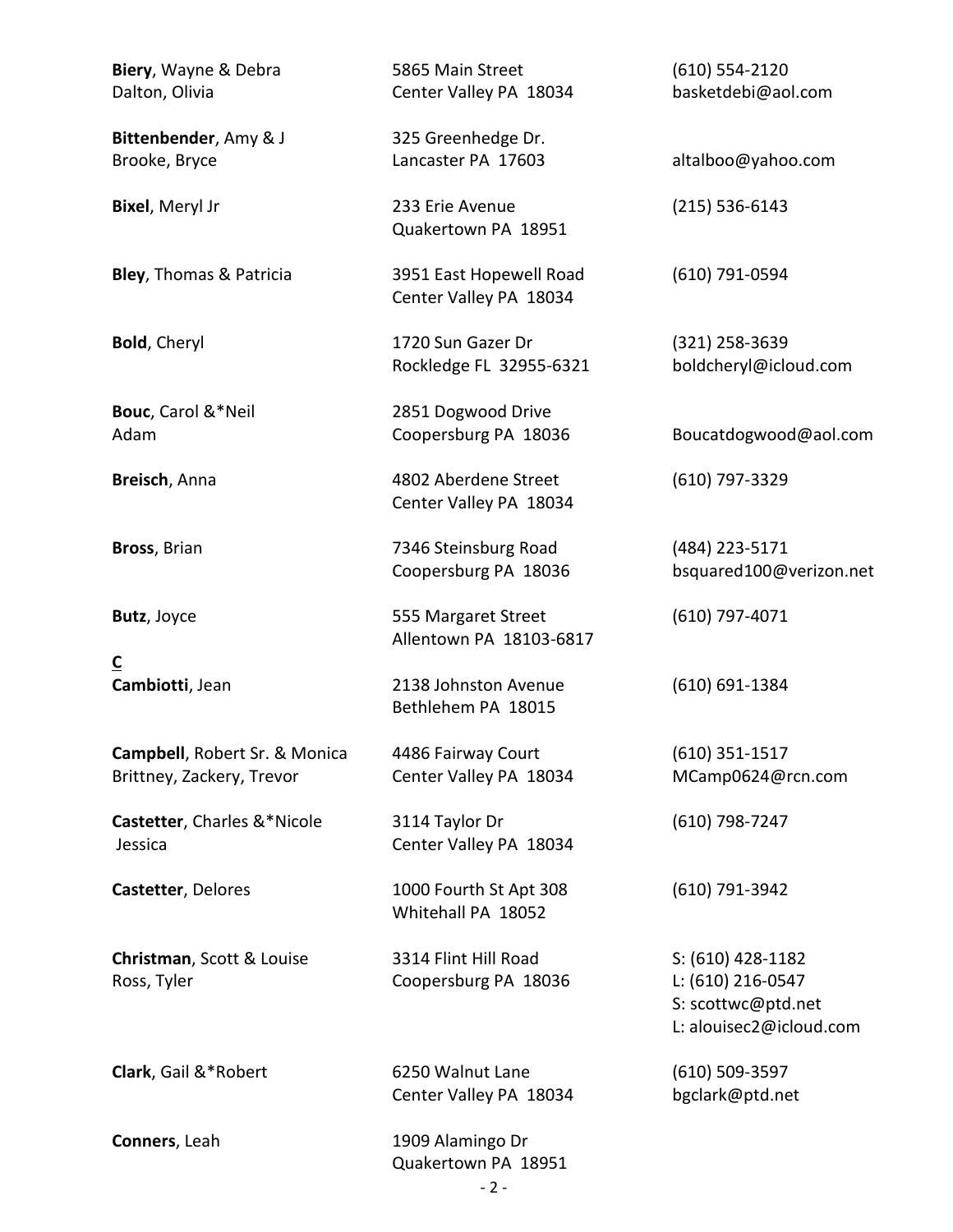**Cressman**, Ruth 800 Hausman Rd (610) 285-8474 Allentown PA 18104

**D**

**Davis**, Thomas &\*Lynn PO Box 192

**Duda**,\*Dennis &\*Diane 1616 Clearbrook Road (215) 361-8641

**E Eaves**, Tina **Eaves**, Tina Trent, Karli Heiter, Damon Eltz Macungie PA 18062

**Eisenhart**, Dennis & Carol 5711 Applebutter Hill Rd (610) 967-3638

**F Farino**, Megan & Vincent 150 Frank Drive Mikayla, Giovanni Northampton PA 18067

**Featherman**, Richard J & Alyce 3251 Bingen Road (484) 851-3156

**Davis**, Robin 1194 Standard Lane (610) 965-8897 Brandon Coopersburg PA 18036

**Demkee**, Ronald & Joan **1701 Ackermans Lane** (610) 965-5246

**Diehl**, La Verna 3417 Jacoby Road (610) 282-3670 Coopersburg PA 18036

**Dill**, Sonya & Brett 6620 Mine Drive (610) 737-6313 Ainsley, Addison **Macungie PA 18062** the ildill@gmail.com

**DiSanto**, Tony & Sandi 5035 Drummond Circle (610) 653-3403 Anthony, Jr, Michael **Center Valley PA 18034** adisanto@ptd.net

Lansdale PA 19446 ddduda@verizon.net

Coopersburg PA 18036

**Erney**, Roger & Linda 4808 Orchard Drive (610) 797-7227 Center Valley PA 18034

Bethlehem PA 18015

**Ferrara**, Jennifer & Vince 2220A Aster Road (484) 863-4383

**Fisher**, Donnita 2576 Apple Road

Apt 380 rncres90@hotmail.com

Sarah **Lake Harmony PA 18624** tomdavis717@gmail.com

 Coopersburg PA 18036 R: ronalddemkee43@gmail.com J: jdemkee@gmail.com

Bethlehem PA 18018 jen.munday@yahoo.com

Fogelsville PA 18051 donnitabf@gmail.com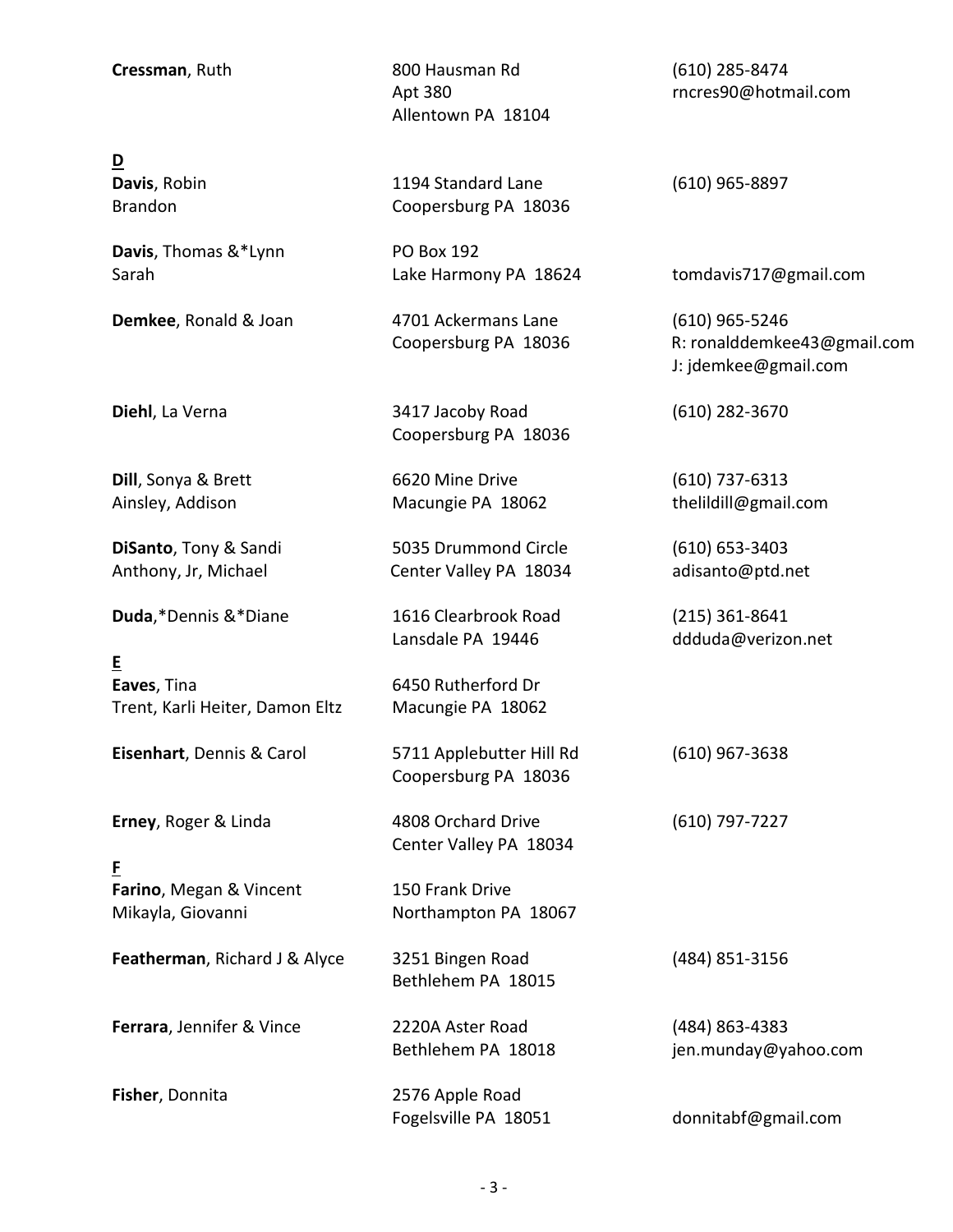| Ford, Mike                                                | <b>PO Box 277</b><br>Trexlertown PA 18087        | $(610)$ 838-2038<br>meford70@gmail.com       |
|-----------------------------------------------------------|--------------------------------------------------|----------------------------------------------|
| Fosbenner, Robert                                         | 800 Hausman Rd<br>Allentown PA 18104-8489        | (610) 797-2984                               |
| Fosbenner, Steven & Caroline                              | 7071 Suter Road<br>Coopersburg PA 18036-1248     |                                              |
| Foulke, Ray & Marilyn (Mitzie)                            | 6750 Hay Street<br>Center Valley PA 18034        | $(610)$ 838-8669                             |
| Frantz, Dennis & Caroline                                 | 5243 Camp Meeting Road<br>Center Valley PA 18034 | $(610) 691 - 8714$<br>cardenfrantz@gmail.com |
| <b>Frech, Sarah &amp;*Geoffrey</b><br>Layne, Lily         | 11321 Gnegy Ln. NE<br>Cumberland MD 21502-6323   | srfrantz96@yahoo.com                         |
| <u>G</u><br>Gasda, Nicole &*Brian<br>Charlotte, Adelle    | 1531 W. Pennsylvania St<br>Allentown PA 18102    | $(610)$ 435-5072                             |
| Gestl, Judith                                             | 516 E Fairmount Street<br>Coopersburg PA 18036   | (610) 282-4084                               |
| Glickman, Carolee                                         | 5410 Ohl's Lane<br>Coopersburg PA 18036          | $(610)$ 282-3180                             |
| Gollie, Wayne II & Nancy<br>Kevin, Erin                   | 5967 Beverly Hills Road<br>Coopersburg PA 18036  | $(610)$ 282-4351                             |
| Grammer, Bob & Amy<br>Allison, Molly, Jillian             | 3430 N Concord Drive<br>Center Valley PA 18034   | $(610)$ 814-3292<br>grammer5@ptd.net         |
| Greger, Philip & Darci<br>Eva                             | 5502 Lanark Rd<br><b>Center Valley PA</b>        | (267) 221-4786<br>darcigreger@gmail.com      |
| Gunkle,*Glenn &*Corinne<br>Gavin, Monica, Spencer, Amanda | 1610 Woodbridge Lane<br>Center Valley PA 18034   | $(610)$ 838-1266<br>gcgunkle@yahoo.com       |
| Gunther, Donna<br>Jared                                   | 2791 Pike Avenue<br>Coopersburg PA 18036         | $(610)$ 797-0862                             |
| 브<br>Haas, Bruce & Diane                                  | 7191 Blue Church Rd S.<br>Coopersburg PA 18036   | $(610)$ 282-3986<br>Bhaas30745@aol.com       |
| Hardy, Stephen & Susan<br>Emma                            | 6246 Shady Dr<br>Coopersburg PA 18036            |                                              |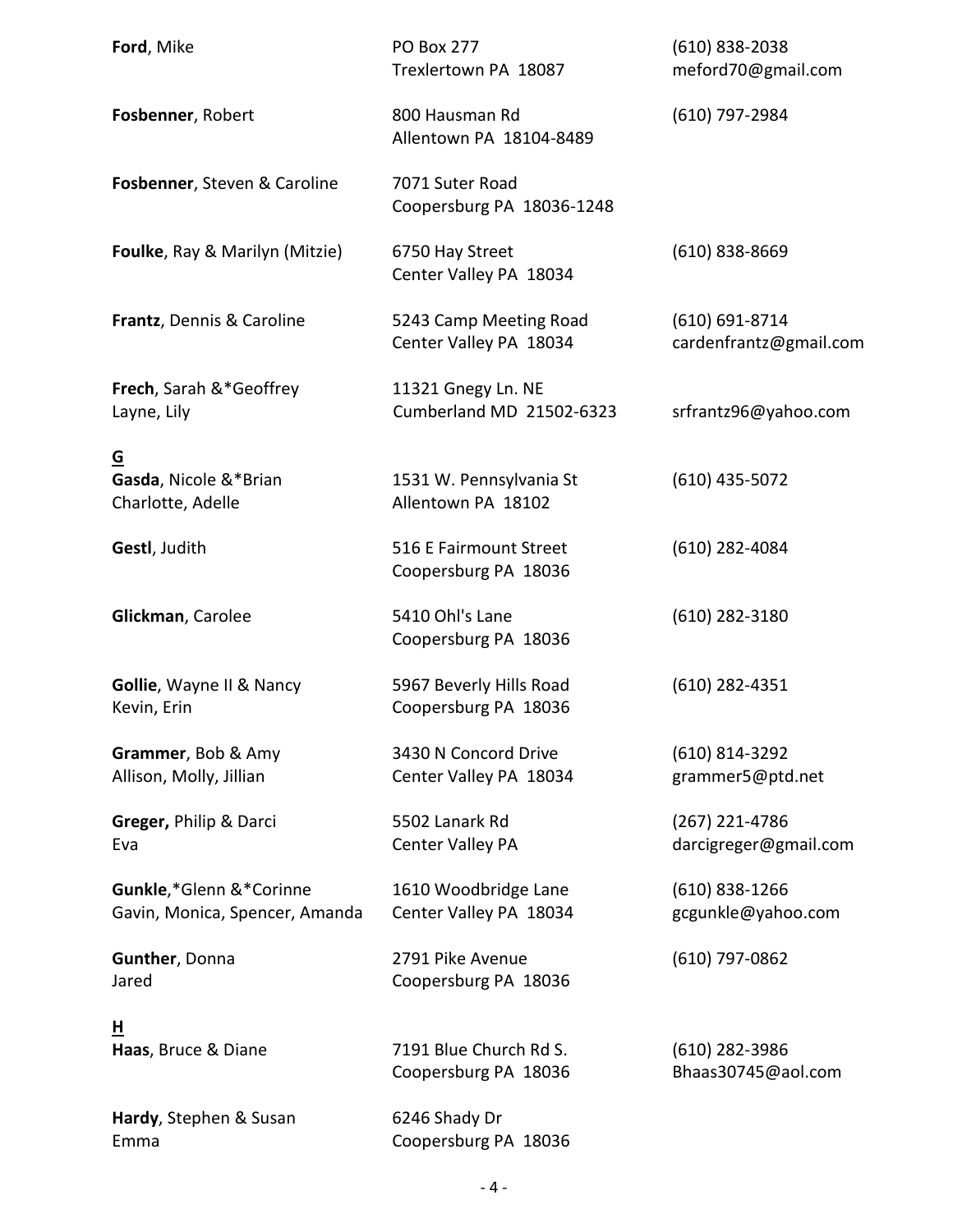| Hassler, Joan                                 | 1946 Delancey Street<br>Hellertown PA 18055                                                        | $(610)$ 838-5503<br>joanhassler176@gmail.com                      |
|-----------------------------------------------|----------------------------------------------------------------------------------------------------|-------------------------------------------------------------------|
| Heineman, Thomas & Jill<br>Amanda, Adam, Anja | 2200 Bradley Drive<br>Harrisburg PA 17110                                                          | $(717)$ 651-9868                                                  |
| Herndon, Donna &*Gene<br>Aaron                | 2028 N Rockhill Road<br>Sellersville PA 18960                                                      | $(215)$ 257-0299<br>dmherndon@comcast.net                         |
| Herstine, Thomas & Deborah                    | 4485 Calvert Street<br>Center Valley PA 18034                                                      | $(610)$ 797-7129<br>d.herstine@rcn.com                            |
| Hite, Eric & Rebecca<br>Weiland, Morrison     | 2678 Windy Road<br>Orefield PA 18069                                                               | $(610)$ 554-2224<br>rebeccanhite@gmail.com                        |
| Horwath, Raymond & Doris                      | 4457 South Sunset Drive<br>Coopersburg PA 18036                                                    | $(610)$ 967-2779<br>gardendee@msn.com                             |
| Hovis, Evelyn                                 | <b>Sacred Heart Sr Living</b><br>Wedgewood Bldg<br>4851 Saucon Creek Rd.<br>Center Valley PA 18034 |                                                                   |
| Hovis, Thomas & Brenda                        | 960 Dogwood Lane<br>Coopersburg PA 18036                                                           | $(610)$ 282-3450<br>BSHovis@gmail.com                             |
| Hovis, Timothy & Sara<br>Owen, Isabel         | 2072 Taylor Dr<br>Center Valley PA 18034                                                           | (484) 223-9476<br>T: tgh117@hotmail.com<br>S: sahovis80@gmail.com |
| Hughes,*Randal & Janice                       | 5008 Chestnut Hill Rd<br>Center Valley PA 18034-9753                                               | $(610)$ 217-1585                                                  |
| Hughes, Randal Jr & Margo<br>McKayla          | 7631 Victoria Lane<br>Coopersburg PA 18036                                                         |                                                                   |
| Hutchinson, Douglas & Dee                     | 125 California Road<br>Quakertown PA 18951                                                         | $(610)$ 346-8235<br>DougH@hgfpc.com                               |
| ī<br>Jellison, Darin & Kristen<br>Noah, Kate  | 7215 Chestnut Hill Church Road<br>Coopersburg PA 18036                                             | D: (215) 805-1281<br>K: (215) 896-6791<br>dcjellison@gmail.com    |
| Jenny, Diane &*Douglas                        | 2886 Dogwood Drive<br>Coopersburg PA 18036                                                         |                                                                   |
| Jones, Duane & Joan                           | 3164 Flint Hill Road<br>Coopersburg PA 18036                                                       | $(610)$ 282-3238<br>dujo@ptd.net                                  |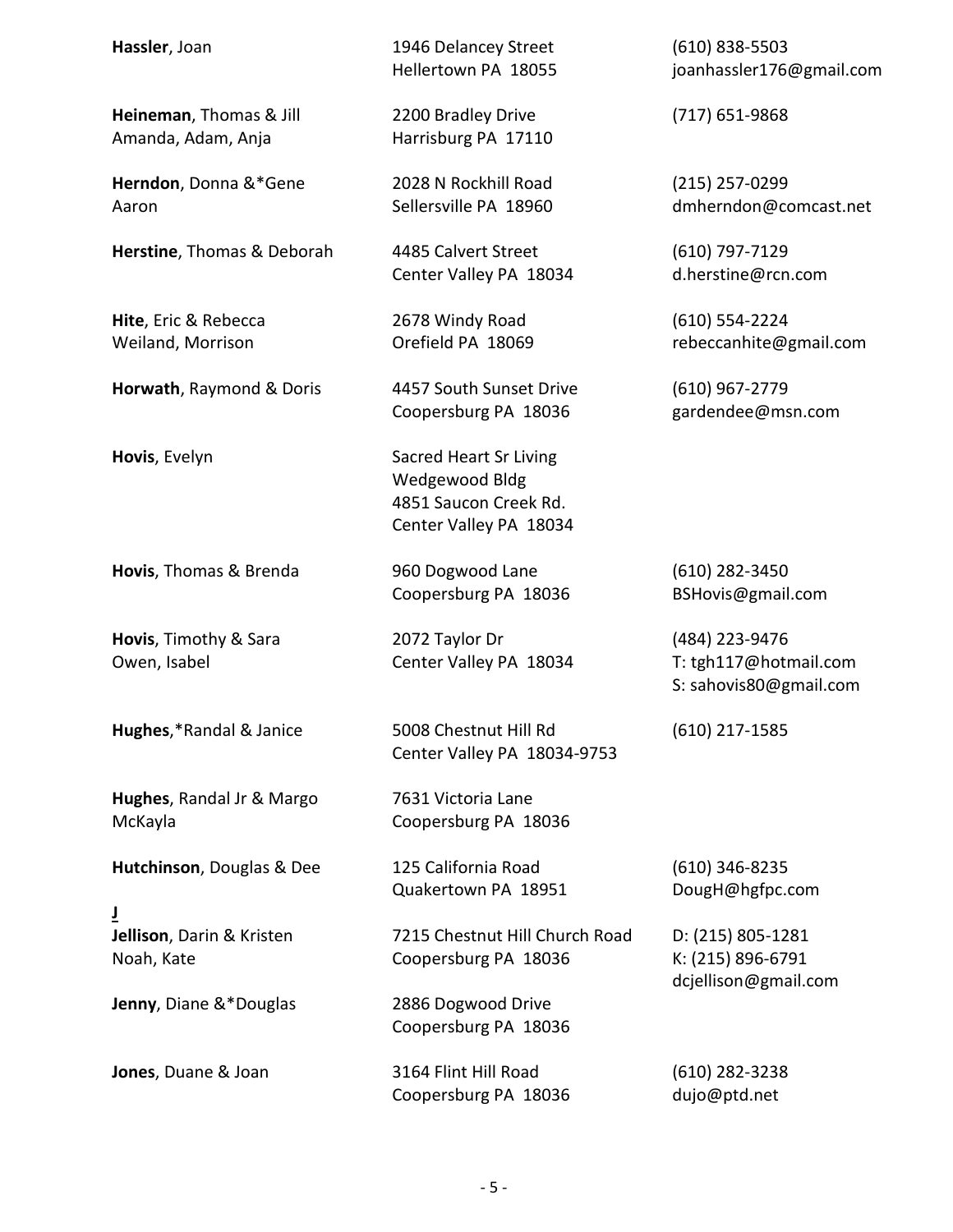| <u>к</u>                                          |                                                    |                                                                   |
|---------------------------------------------------|----------------------------------------------------|-------------------------------------------------------------------|
| Kandt, Colleen &*Lee<br>Noah, Autumn              | 6808 Roberts Road<br>Coopersburg PA 18036          | $(610)$ 762-4167                                                  |
| Keeler, Benjamin                                  | 1028 S 4th St<br>Elwood City PA 16117              |                                                                   |
| Keeler, Bruce & Michele<br>Mark                   | 4355 Liberty Road<br>Coopersburg PA 18036          | $(610) 653 - 6846$<br>bdkeeler@earthlink.net                      |
| Kemmerer, Eugene & Pauline                        | 6665 Chestnut Hill Road<br>Coopersburg PA 18036    | $(610)$ 965-2748                                                  |
| Kernick, Kimberly &*Tim<br>Dana, Kara             | 4154 Lanark Road<br>Center Valley PA 18034         | (610) 791-3276<br>kernick2@aol.com                                |
| Kichline, Marjorie                                | 2663 Oakhurst Dr<br>Center Valley PA 18034         | $(610)$ 865-0048<br>treecutterkich@hotmail.com                    |
| Koch, Donald & Kathleen (Tootie)                  | 526 E Fairmount Street<br>Coopersburg PA 18036     | $(610)$ 282-1775<br>kkoch235@yahoo.com                            |
| Koch, Donald, Jr & Linda                          | 213 Lancaster Court<br>Quakertown PA 18951         | $(215)$ 538-1721                                                  |
| Koch, Grace                                       | 1785 Flint Hill Road<br>Coopersburg PA 18036-9209  | (610) 838-0973                                                    |
| Koch, Rodney & Lisa<br>Jordan, Griffin, Logan     | 548 Charles Street<br>Coopersburg PA 18036-2010    | $(610)$ 282-4433<br>kochx3@epix.net                               |
| Kochenberger, Allen & *Jennifer<br>John           | 151 Villa Park Circle<br>Stone Mtn GA 30087        | ak4fun.ak@gmail.com                                               |
| Koehnlein, Ken & Tara<br>Gabrielle, Kraig         | 5625 Mountain Laurel Drive<br>Coopersburg PA 18036 | $(610)$ 282-5033<br>kkoehlein@hotmail.com                         |
| Koser, Wesley & Heather<br>Justin, Avery          | 4344 Vera Cruz Road<br>Center Valley PA 18034-8622 | $(610) 841 - 7077$<br>W: koser1@yahoo.com<br>H: hlkoser@yahoo.com |
| ╘<br>Leh, Christine & Kevin<br>Koltin             | 3170 Limeport Pike<br>Coopersburg PA 18036         | $(610)$ 967-1466<br>keesha.libby@gmail.com                        |
| Leight, Larry & Bonnie                            | 633 Locust Street<br>Coopersburg PA 18036          | $(610)$ 282-4915                                                  |
| Lender, Angela & Jason<br>Christian Heaps, Gracie | 1496 Oak Drive<br>Macungie PA 18062                | angieh77@ptd.net                                                  |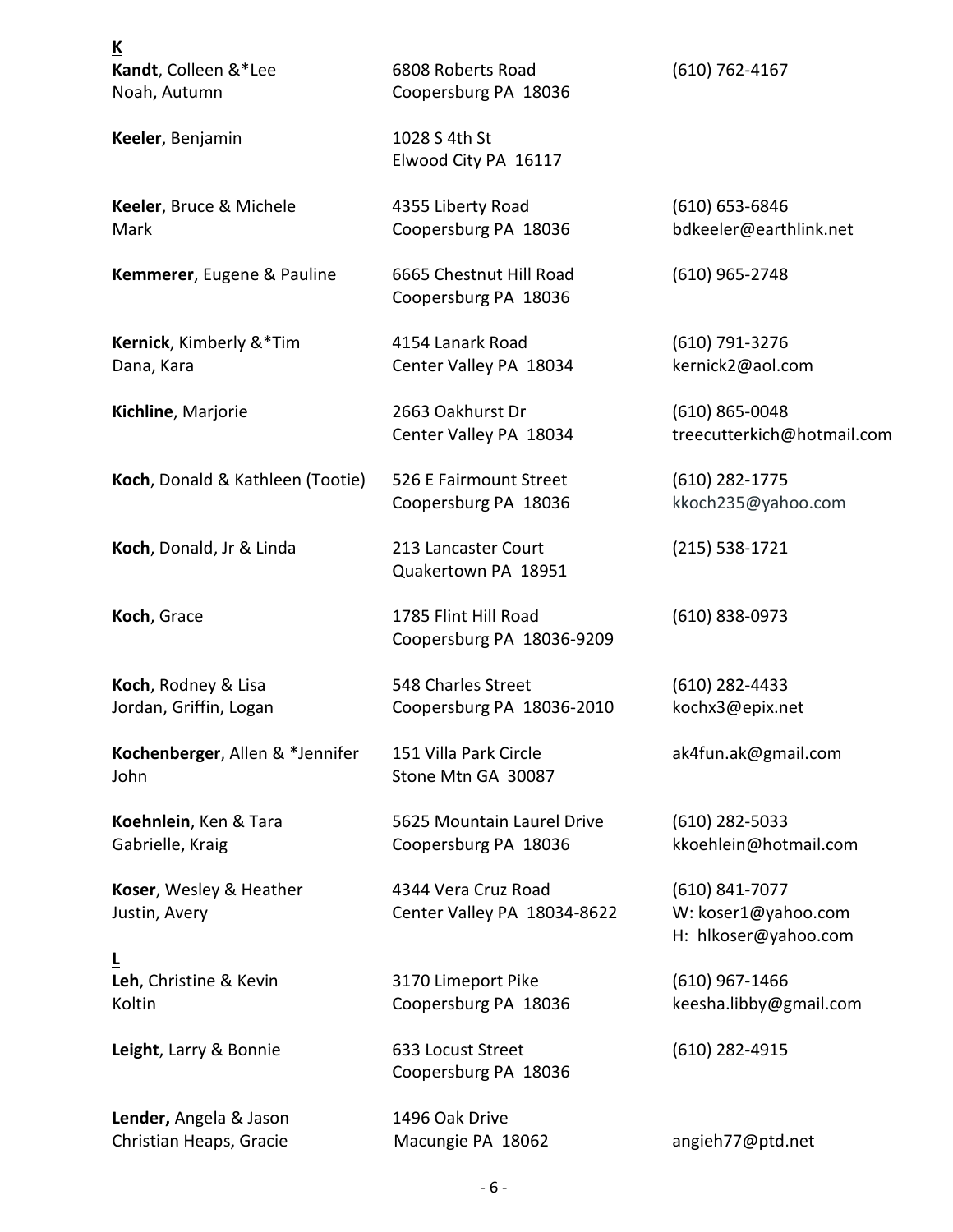**Lenner**, John E & Jane 1460 Fifth Street (610) 691-2789

**Lennon**, Jerry & Linda 1967 Robin Court (484) 515-2073

**Long**, Rodney & Mary Ellen 1992 Polk Valley Road (610) 509-3616

**M**

Jessica, Thomas, Andrew Center Valley PA 18034

**Muth**, Terry & Adriana 1772 Flint Hill Road (484) 894-4669 Olivia, Abigail, Benjamin Coopersburg PA 18036 tamuth@ptd.net

**N**

Bethlehem PA 18020 jll3@lehigh.edu

**Licairac**, Alex & Daly 5995 Concord Way (610) 554-9826 Connor Coopersburg PA 18036 licairaca@gmail.com

**Long**, Kevin & Karen 620 W. Fairmount Street (610) 751-4653 Zachary, Matthew **Coopersburg PA 18036** coldstream@ptd.net

**Maginn**, Jack & Heather 6539 Sugar Maple Circle (610) 533-3044 Rylie, Lily, Kellan **Coopersburg PA 18036** hmaginn77@gmail.com

**Marple**, John & Nancy 1426 Par Causeway (610) 395-1578 Wescosville PA 18106 marplejr@msn.com

**Maursky**, Barbara 3342 Trexler Blvd (484) 224-6144

**Meluskey**, Sherry **5373 Camp Meeting Road** (610) 691-3695 Center Valley PA 18034

**Miller**, Christopher 714 Mahoning St (484) 619-1543 Mia, Byun, Christian Lehighton PA 18235

**Miller**, Debra **6281 Hall Court** (610) 282-2195

**Moyer**, Bebe 1127 Russell Ave Bethlehem PA 18015

**Nagy**, Gail 6834 Passer Road (610) 282-3616 Coopersburg PA 18036

**Neely**, Marvin & Patricia 225 S. Main Street (610) 282-4455

**Neidermeier**, Diane 6671 Walnut Lane (610) 282-4552

Bethlehem PA 18015 lindalennon1208@gmail.com

Timothy Hellertown PA 18055 maryellen3547@gmail.com

Allentown, PA 18104 Bmaursky@gmail.com

Coopersburg PA 18036 weathervanestudio@ptd.net

Coopersburg PA 18036 chicadee64@gmail.com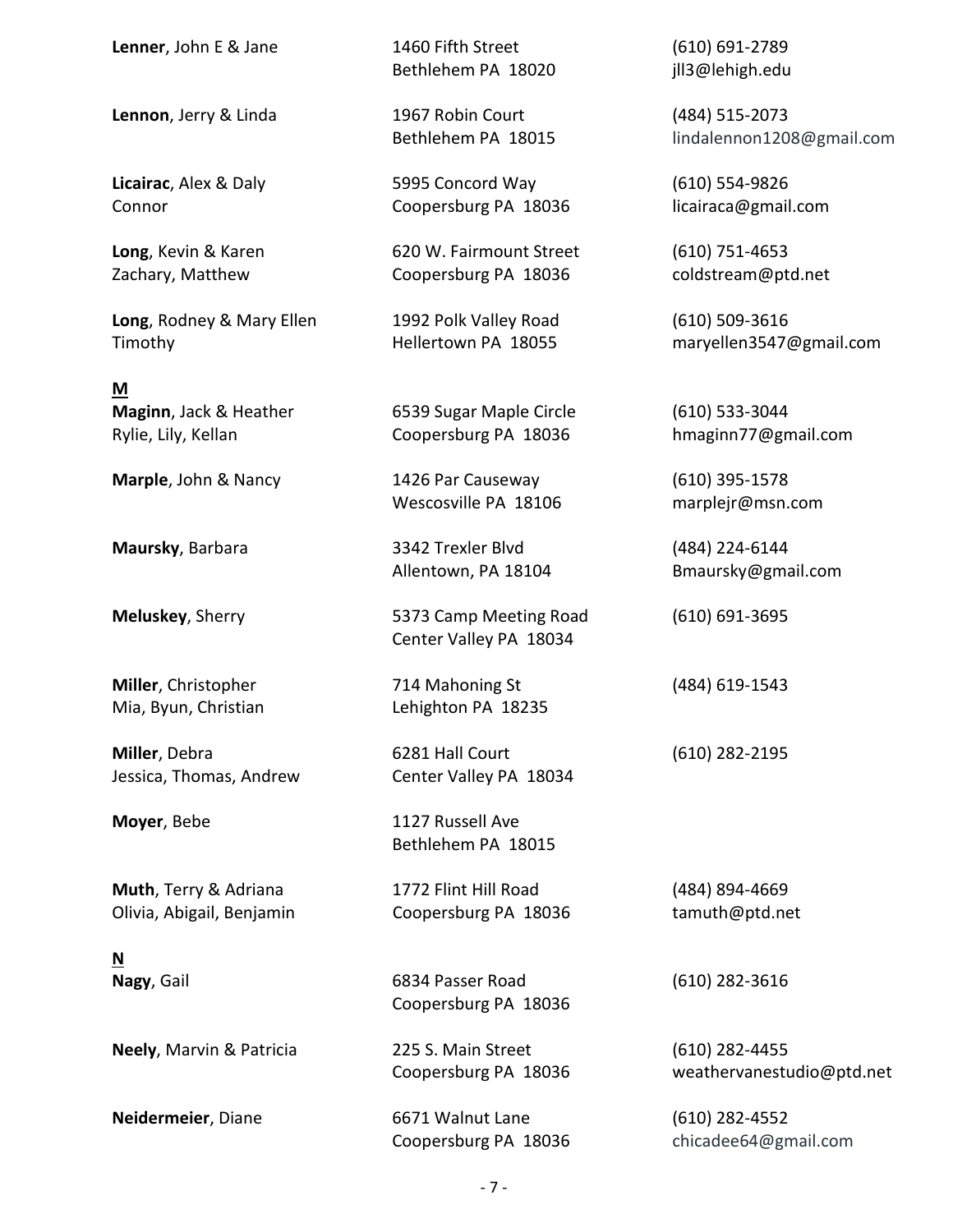**O Orach**, Joseph & Deborah 1028 Passer Road D: (610) 442-0776

**P**

**R**

**Ritter**, Kenneth & Kimberly 2114 Flint Hill Road (610) 838-8576

**S**

**Schafer**, Lisa &\*Ralph 105 Crestwood Court

**Schaffer**,\*Dan & Jennifer 5440 Glen Road (610) 282-1515 Elise, Brad, Nicole Coopersburg PA 18036 cuttywren@aol.com

**Schaffer**, Jessica &\*Shawn 1960 Allentown Road (215) 536-5132 Tyler, Cody, Sadie **Come Constanting Constructs** Quakertown PA 18951 sigotnitro@verizon.net

Coopersburg PA 18036 J: (610) 442-0584

**Parry**, Jill **Parry**, Jill **Parry**, Jill **Parry**, Jill **Parry**, Jill **Parry**, Jill **Parry** Matthew Gumhold Bethlehem PA 18020-7696 pixie1@hotmail.com

**Pierson**, Robert 1745 West Macada Rd (352) 678-2148 Bethlehem PA 18017

**Rau**, George & Jean 2129 Herbert Drive (610) 865-1448 Bethlehem PA 18018 jeanrau@ptd.net

**Ritter**, Joel **PO Box 34 PO Box 34** jsritter@ptd.net Springtown PA 18081-0034

Coopersburg PA 18036 krbigken@aol.com

**Ritter**, Samantha 6056 Valley Forge Dr (610) 721-2915

**Roberts**, Susan 5817 Glen Road (610) 967-3557 Coopersburg PA 18036 sjrehr@aol.com

**Ruser**, Kay 2780 Township Road (610) 346-8680 Riegelsville PA 18077-9521 kruser2780@gmail.com

**Ryan**, Nicole &\*Shawn 3027 Weidasville Rd. (610) 967-0377 Nolan Orefield PA 18069-2747

**Santoro**, Susan 6098 Blue Church Road (610) 967-1912 Coopersburg PA 18036 ssantoro@qcsd.org

**Scattergood**, Barbara 1482 State Road (610) 346-8891 Coopersburg PA 18036

Amy, Luke Douglassville PA 19518-1253

marklin@ptd.net

Jonah, Mason, Noah **Coopersburg PA 18036** noahjonahmason@outlook.com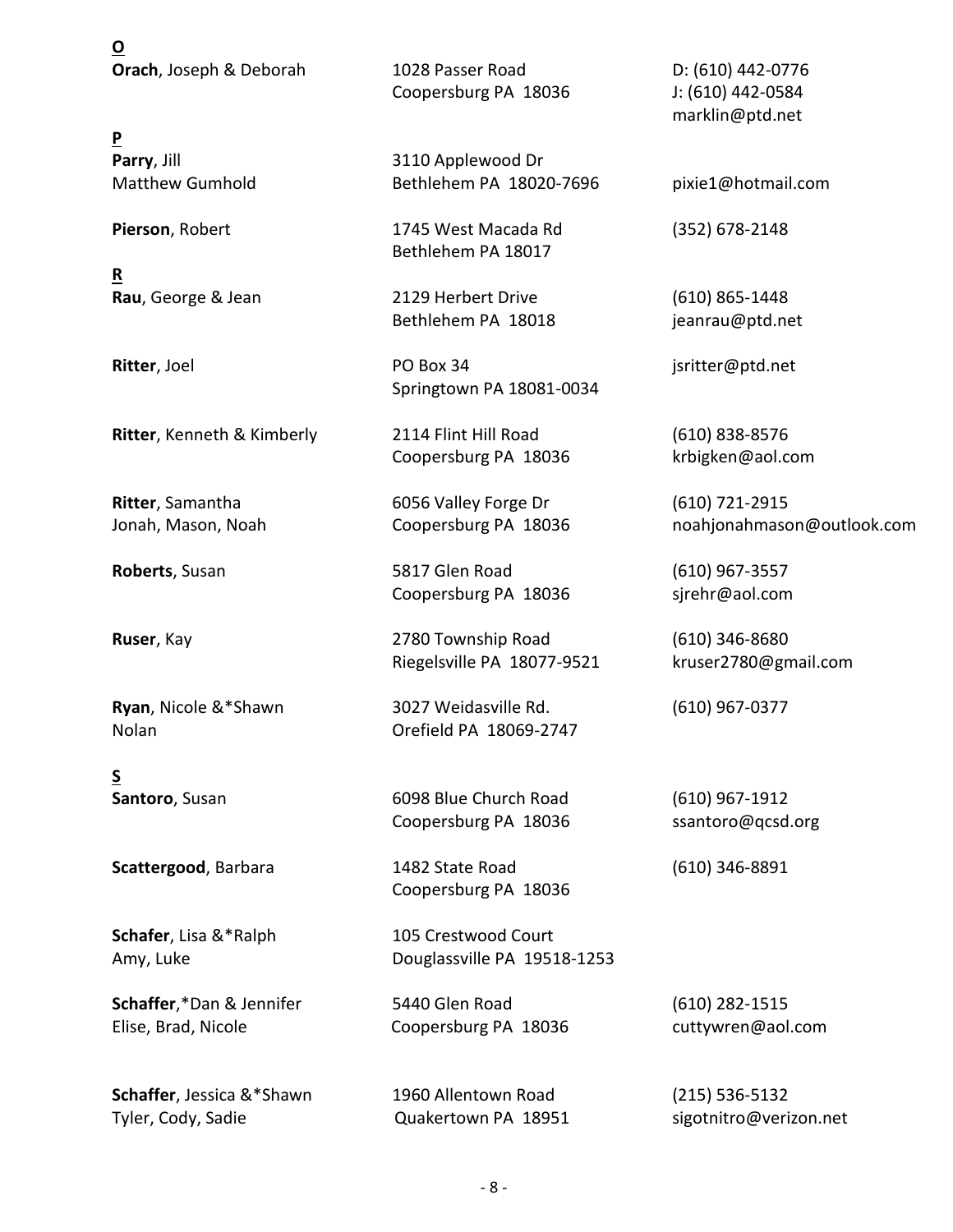| <b>Schantz, Dwayne &amp; Nancy</b>                  | 3655 Lanark Road<br>Coopersburg PA 18036          | (610) 797-4994<br>naschantz@gmail.com         |
|-----------------------------------------------------|---------------------------------------------------|-----------------------------------------------|
| Schoenberger, Donna &*Robert<br>Tori, Eric          | 5468 Sunset Drive<br>Schnecksville PA 18078       | (610) 390-1574<br>donnashawnb@aol.com         |
| Scholl, Glenn & Roberta (Sis)                       | 5640 Saucon Ridge Road<br>Coopersburg PA 18036    | $(610)$ 965-6726                              |
| <b>Shafer, Mike &amp; Melissa</b><br>Sadie, Bradley | 5025 Drummond Circle<br>Center Valley PA 18034    | $(267)$ 218-0734<br>mandmshafer@gmail.com     |
| Shelly, Robert & Patti                              | 7380 Grant Road<br>Coopersburg PA 18036           | $(610)$ 965-7999<br>bpshelly@verizon.net      |
| Shelly, Russell & Iris                              | 2275 Stonesthrow Road<br>Bethlehem PA 18015       | (610) 390-4299                                |
| Smith, Joseph & Ruth                                | 3694 Lanark Road<br>Coopersburg PA 18036          | $(610)$ 797-4635<br>rtootsie.smith@gmail.com  |
| Smith, Scott & Elisa<br>Nathan, Emily               | 424 E 10th St<br>Northampton PA 18067             |                                               |
| Snyder, James & Brenda<br>Jacob, Riley              | 5249 Chestnut Hill Road<br>Center Valley PA 18034 | $(610)$ 967-6886                              |
| Sosnowsky, Andrew & Ashley<br>Ezekiel, Zina         | 1721 Hampton Road<br>Bethlehem PA 18020-4531      |                                               |
| Sosnowsky, Steven & Sandra                          | 5013 West Hopewell Road<br>Center Valley PA 18034 | $(610)$ 248-4375<br>sand8364@aol.com          |
| Stebbings, Alison &*Dane<br>Miles, Paul             | 4 Jean Rd<br>Walpole MA 02081                     |                                               |
| Steele, Victoria & William<br>Hunter                | 332 South 12th St<br>Emmaus PA 18049              | (610) 730-7396<br>victoriasteele414@gmail.com |
| Steinbach, Gertrude                                 | 3021 Mission Road<br>Bethlehem PA 18017           | $(610)$ 865-4110                              |
| Stenroos, Bonnie &*John                             | 7451 Bell Gate Road<br>Coopersburg PA 18036       | $(610)$ 965-5627<br>BonJon518@ptd.net         |
| Stetler, Ellen                                      | 697 First St, Apt 7<br>Palmerton PA 18071         | $(610)$ 533-7829<br>ellenstetler@hotmail.com  |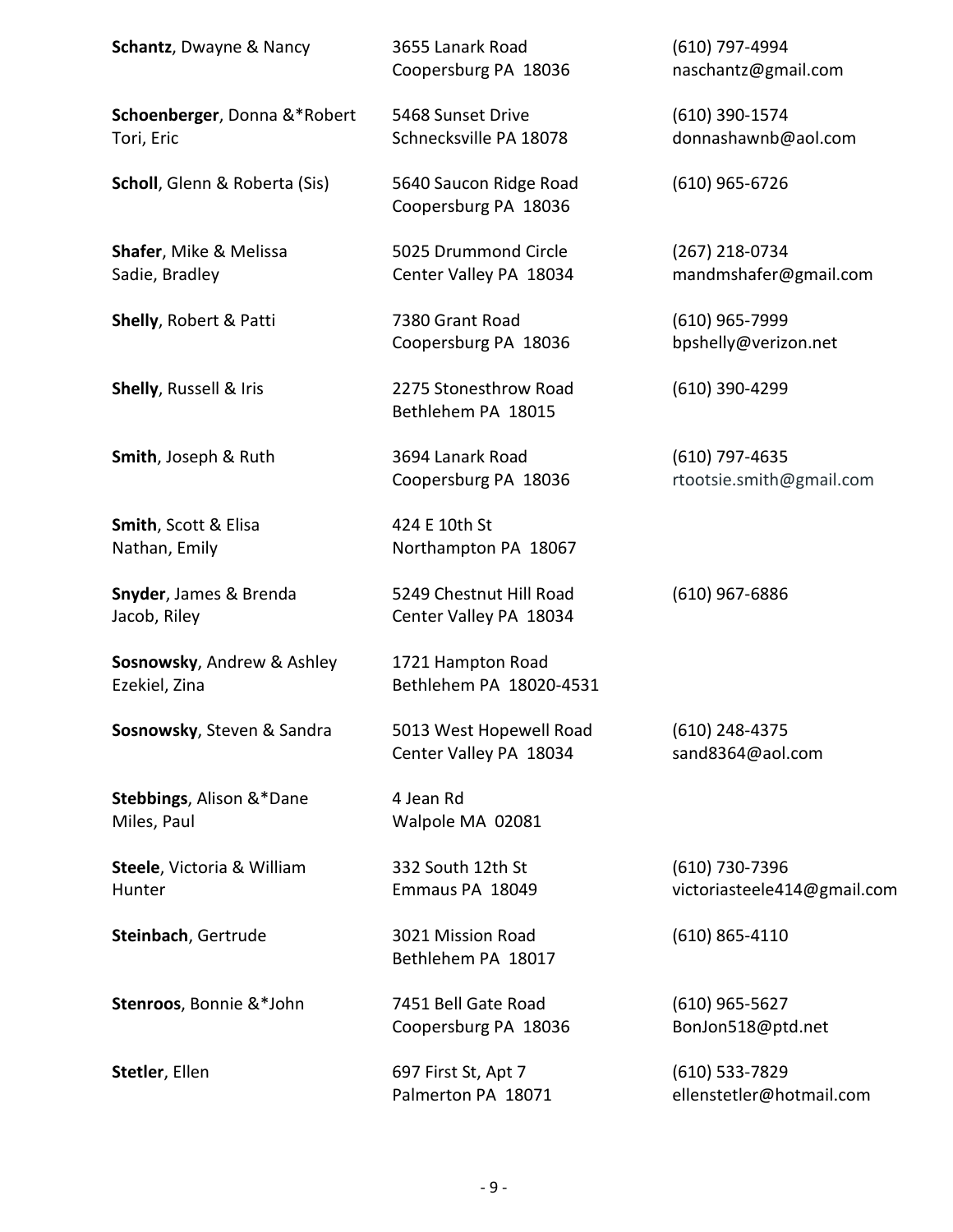| <b>Stevenson, Bruce &amp; Patience</b><br>Catherine          | 1216 Pennsylvania Avenue<br>Bethlehem PA 18018    | $(610) 866 - 7425$<br>pastorbruce@faithchurchucc.org<br>patiencestevenson@rcn.com |
|--------------------------------------------------------------|---------------------------------------------------|-----------------------------------------------------------------------------------|
| Stevenson, Ethan & Alissa Parra                              | 3828 Georgia Ave NE #515<br>Washington DC 20011   |                                                                                   |
| Stoffey, Ronald & Qiyi Zhu-Stoffey<br>Jade, Vaughn           | 6205 Whitetail Drive<br>Coopersburg PA 18036      |                                                                                   |
| Strimple, Robert & Barbara                                   | 3184 Quail Drive<br>Coopersburg PA 18036-1215     | $(610)$ 282-4686                                                                  |
| Styer, Frank                                                 | 2434 Forest Drive<br>Coopersburg PA 18036         | $(610)$ 838-1188                                                                  |
| Swoyer, Kathy<br>Justin Zsido, Dana Zsido                    | 3425 Church Rd.<br>Bethlehem PA 18015-9029        | kswoyer@yahoo.com                                                                 |
| I                                                            |                                                   |                                                                                   |
| Talaber, Cindy &*Tim                                         | 6917 Suter Road<br>Coopersburg PA 18036           | $(610)$ 282-4627<br>evansnana@ptd.net                                             |
| Talaber, Diane & Ronald Kepner<br>Evan Kepner, Brylie Kepner | 1022 Bartram Lane<br>Quakertown PA 18951          | $(215) 529 - 4608$<br>dkepner333@yahoo.com                                        |
| Talboo, Charles & Karen                                      | 6472 Walnut Drive<br>Coopersburg PA 18036         | $(610)$ 282-1552<br>cktalboo@gmail.com                                            |
| Talboo, Matthew &*Taimi<br>Elisa                             | 103 Eisentown Drive<br>Lovettsville VA 20180      |                                                                                   |
| Tilley, Anna                                                 | 111 East Fairmount St<br>Coopersburg PA 18036     | $(610)$ 282-1403                                                                  |
| Tirpak, Faye                                                 | 7531 Blue Church Rd South<br>Coopersburg PA 18036 | $(610)$ 282-4004<br>fmtirpak@yahoo.com                                            |
| Torrence, Bruce & Linda                                      | 6695 Passer Rd<br>Coopersburg PA 18036            | $(610)$ 282-4081<br>brucetor@ptd.net                                              |
| Trexler, Jerry & Elaine                                      | 5696 Blue Grass Trail<br>Coopersburg PA 18036     | $(610)$ 282-3139<br>J: jaypie56@aol.com<br>E: femski57@aol.com                    |
| <u>ប</u>                                                     |                                                   |                                                                                   |
| <b>Uninsky, Grace</b>                                        | 980 Butternut Road<br>Coopersburg PA 18036        | $(610)$ 282-4451                                                                  |